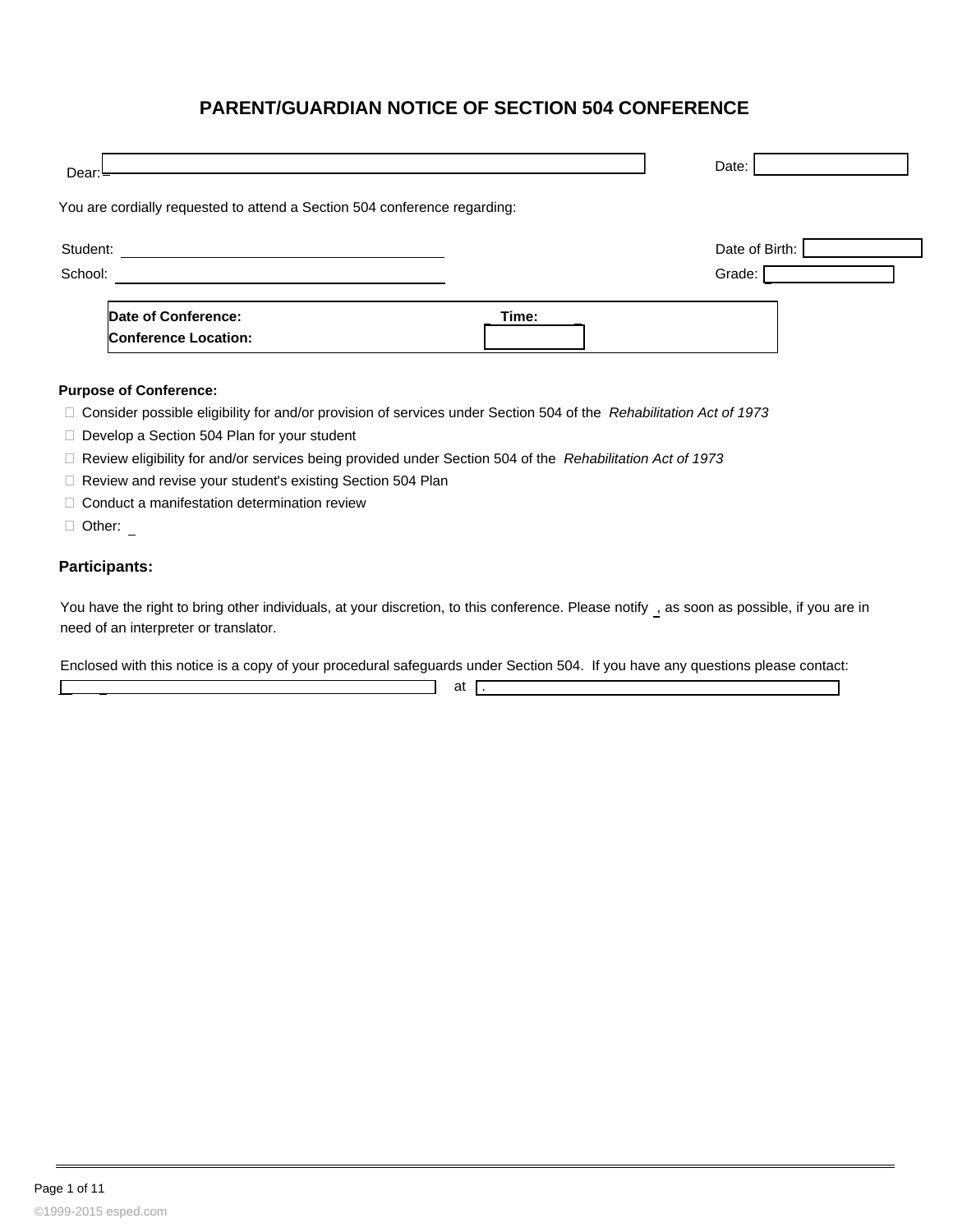### **CONFERENCE ATTENDANCE SHEET**

| STUDENT'S NAME: | STUDENT'S DATE OF BIRTH: |
|-----------------|--------------------------|
| Date:           |                          |
| Time:           |                          |
| Location:       |                          |

#### **Purpose of Conference:**

- � Consider possible eligibility for and/or provision of services under Section 504 of the *Rehabilitation Act of 1973*
- $\Box$  Develop a Section 504 Plan for your student
- � Review eligibility for and/or services being provided under Section 504 of the *Rehabilitation Act of 1973*
- Review and revise your student's existing Section 504 Plan
- $\Box$  Conduct a manifestation determination review
- $\Box$  Other:  $\Box$

|  | <b>Names of Participants</b> | <b>Roles of Participants</b> | <b>Signature if in Attendance</b> |
|--|------------------------------|------------------------------|-----------------------------------|
|--|------------------------------|------------------------------|-----------------------------------|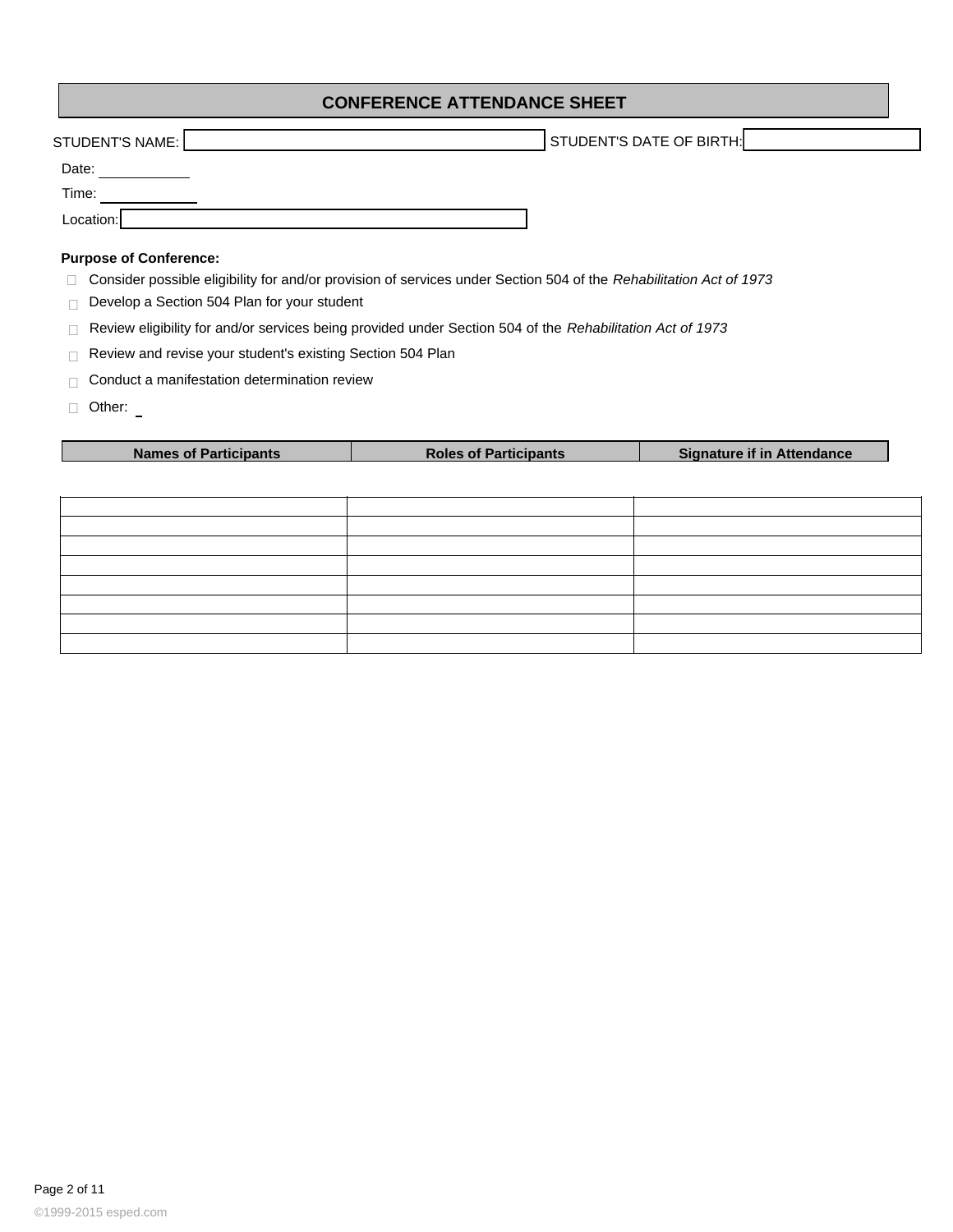### **PARENT GUARDIAN CONSENT FOR SECTION 504 EVALUATION**

| Student:         | Date:  |                |
|------------------|--------|----------------|
| School:          | Grade: | Date of Birth: |
| Parent/Guardian: | Home:  |                |
| Address:         | Work:  |                |
| Parent/Guardian: | Home:  |                |
| Address:         | Work:  |                |

Section 504 of the *Rehabilitation Act of 1973* prohibits discrimination on the basis of disability in any program or activity receiving Federal financial assistance. Students who are covered by 504 are those who: 1) have a physical or mental impairment, which substantially limits one or more major life activities and results in a need for reasonable accommodations and/or related services, 2) have a record of such impairment or 3) are regarded as having such impairment.

#### **Step One: Explanation and Purpose of an Evaluation**

Each school district shall ensure that a full and individual evaluation is conducted for each child being considered or reconsidered for 504 services and related services.

The purposes of an evaluation may be to determine:

- Whether the child has, or continues to have, a mental or physical impairment;
- Whether the mental or physical impairment substantially limits a major life activity;
- Whether the child needs, or continues to need, reasonable accommodations and/or special education and related services;
- The present levels of performance and educational needs of the child; and/or
- Whether any additions or modifications to the child's 504 Student Plan are needed.

#### **Step Two: Check the Major Life Activity that May Be Affected:**

|                                    | seeing                                   | hearing                                              | caring for one's self | breathing               | eating                                 | $\Box$ sleeping                          | lifting |
|------------------------------------|------------------------------------------|------------------------------------------------------|-----------------------|-------------------------|----------------------------------------|------------------------------------------|---------|
|                                    | walking                                  | learning                                             | $\Box$ communicating  | working                 | performing manual tasks                |                                          |         |
|                                    | speaking                                 | thinking                                             | concentrating         | reading                 |                                        | the operation of a major bodily function |         |
|                                    | standing                                 | bending                                              | other (specify)       |                         |                                        |                                          |         |
|                                    |                                          | <b>Step Three: Sources of Evaluation Information</b> |                       |                         |                                        |                                          |         |
| medical reports/health information |                                          |                                                      | motor assessments     |                         |                                        |                                          |         |
|                                    | adaptive behavior scales/behavior scales |                                                      |                       |                         | teacher/psychologist observation       |                                          |         |
|                                    | achievement tests                        |                                                      |                       |                         | discipline/attendance records          |                                          |         |
|                                    | cognitive assessments                    |                                                      |                       |                         | $\Box$ student progress reports/grades |                                          |         |
|                                    | language surveys/assessments             |                                                      |                       |                         | functional behavior assessment         |                                          |         |
|                                    | parent input                             |                                                      |                       | $\Box$ other (specify): |                                        |                                          |         |
|                                    |                                          | <b>Step Four: Parental Agreement</b>                 |                       |                         |                                        |                                          |         |

I understand my rights as explained to me and contained in the Parents Rights in Brief which I have received and reviewed. In addition, I understand the nature and scope of the evaluation to be completed. Upon completion of my child's evaluation, a conference will be scheduled to discuss the findings and determine my child's eligibility for 504 services and related services.

□ I consent **b** I do not consent to an evaluation of my child

| Signature of Parent/Guardian | Date |
|------------------------------|------|
|------------------------------|------|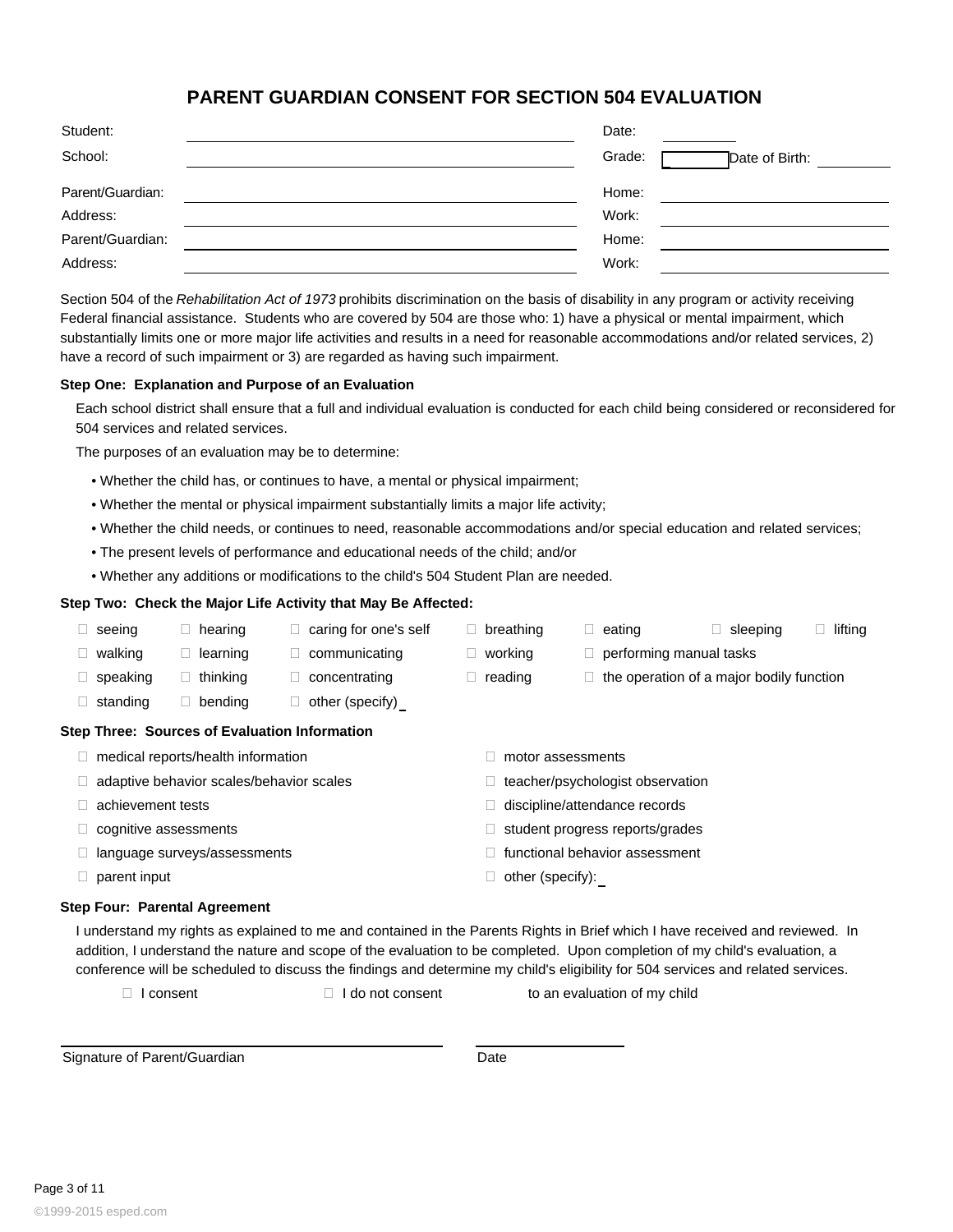### **SECTION 504 STUDENT PLAN**

| Student:      | Grade:<br>$\overline{\phantom{0}}$ | Date of Birth:   |  |
|---------------|------------------------------------|------------------|--|
| School:       |                                    | Date of Meeting: |  |
| Case Manager: | Next Review/Reassessment Date:     |                  |  |

**1. Describe the student's mental and/or physical impairment:**

**2. Describe how the mental or physical impairment substantially limits a major life activity:**

**3. Describe the services/accommodations that are necessary:**

**4. State and District-Wide Assessments: (Specify needed accommodations, if any):**

**5. Additional Comments:**

**6. Person responsible for overseeing and monitoring the plan:**

**Participants**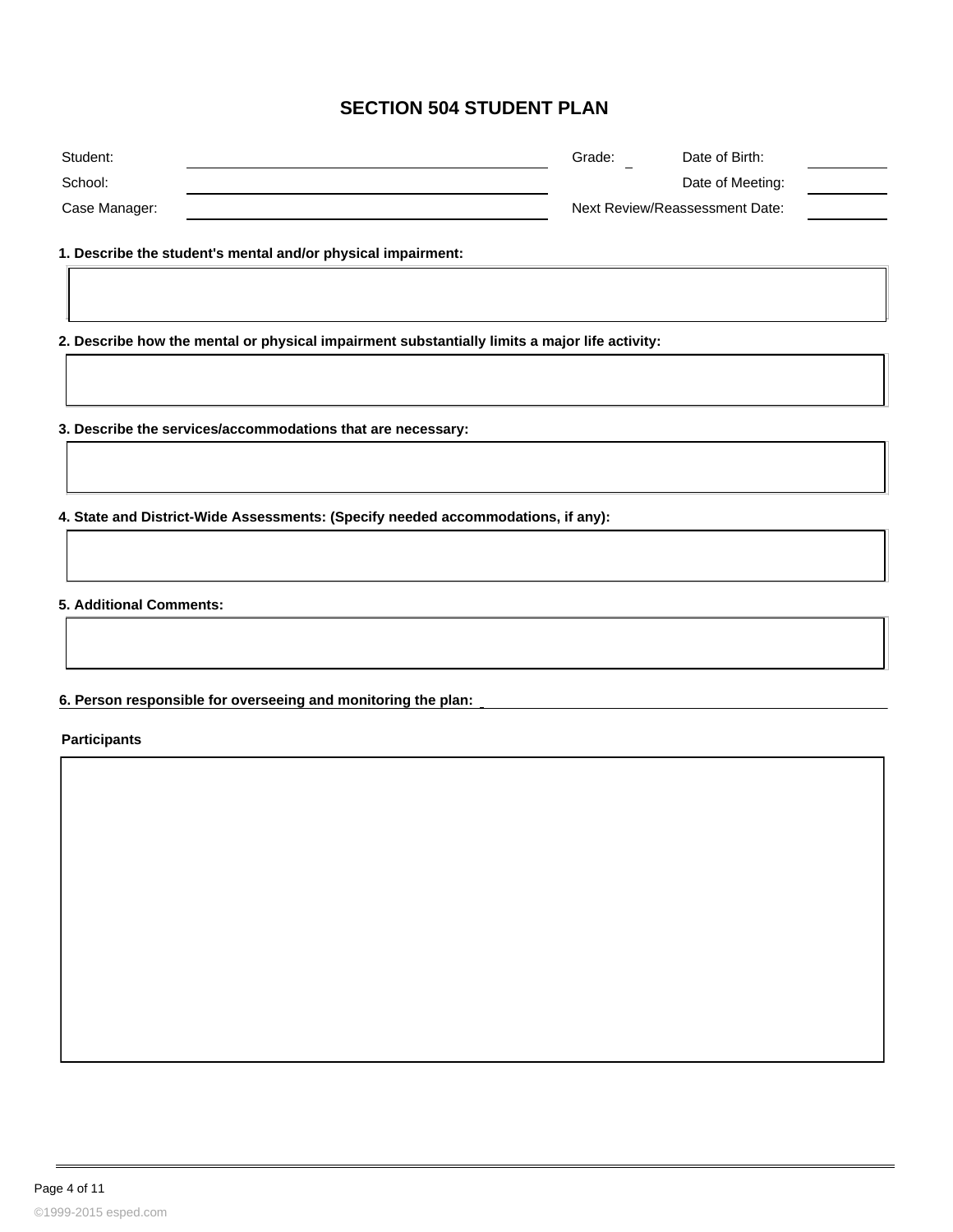

STUDENT'S NAME: STUDENT'S DATE OF BIRTH:

Accessibility features and accommodations available to the student are dependent upon the date and technology platform of the assessments.

Additional Accommodations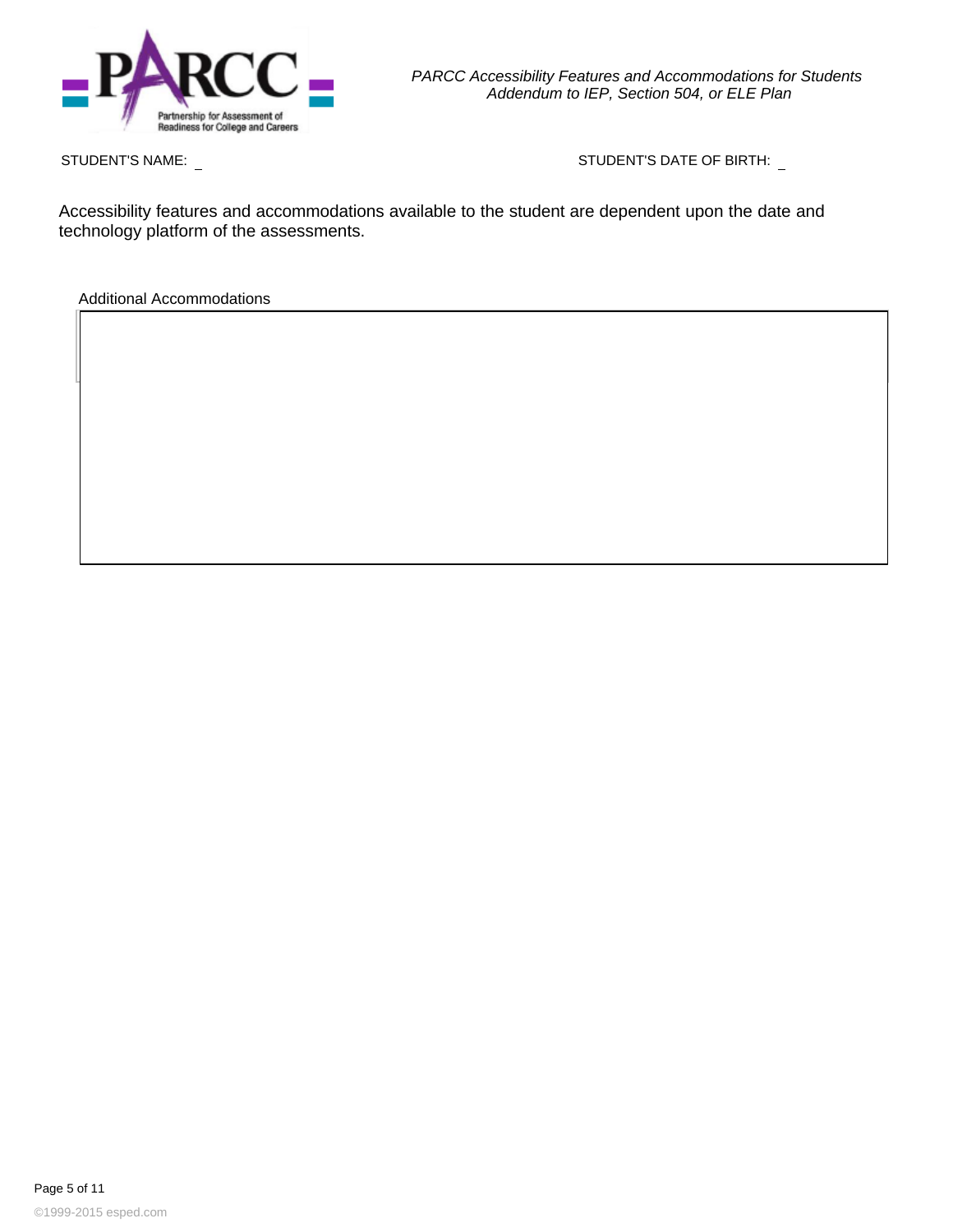**Student Name: Date of Meeting:**

### **SECTION 504 STUDENT PLAN ADDITIONAL NOTES/INFORMATION**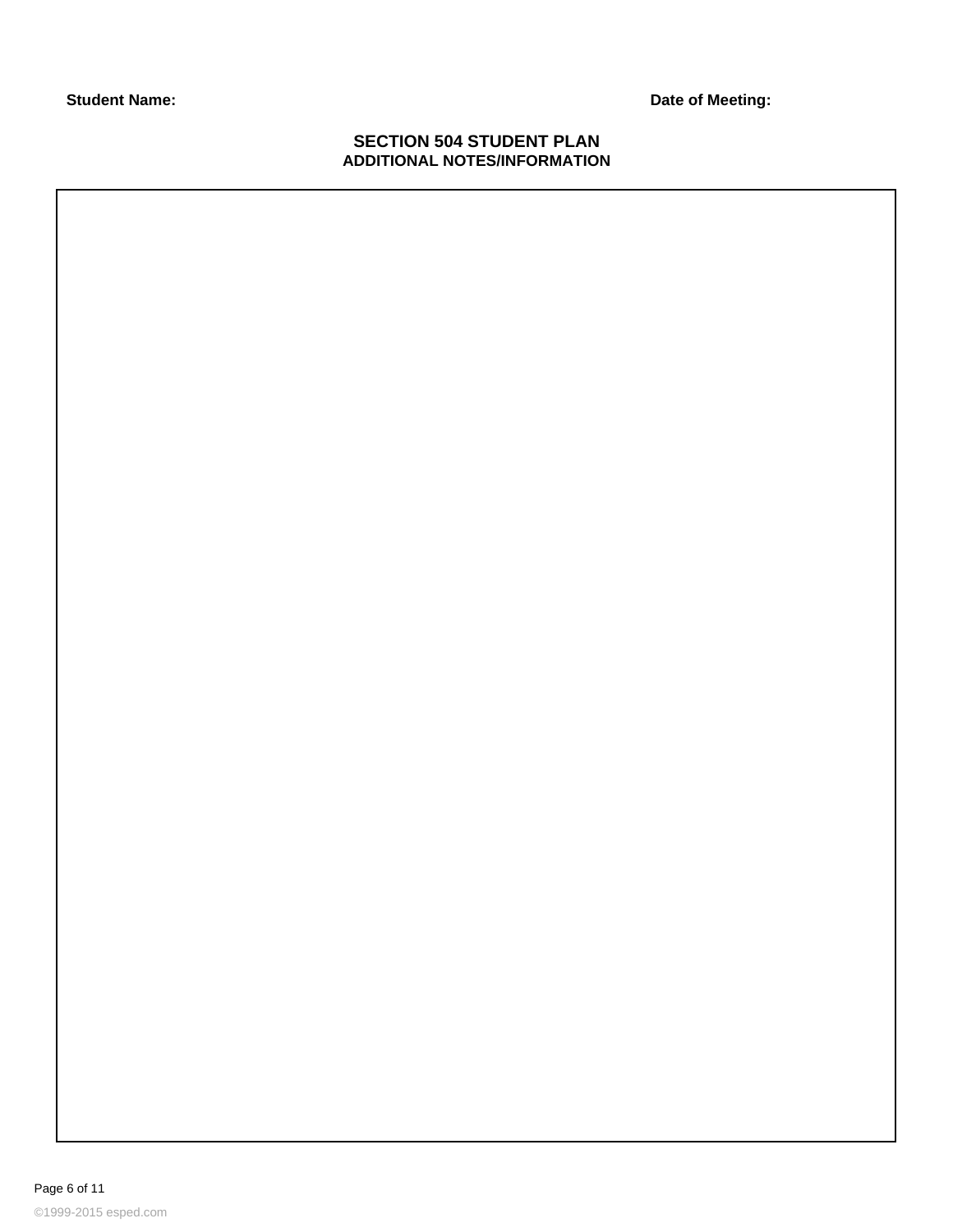# **SECTION 504 CONFERENCE SUMMARY**

| Student:                                |                                              |                                                                                                                      |                                  | Grade:                          | Date of Birth:                                                                                                           |  |
|-----------------------------------------|----------------------------------------------|----------------------------------------------------------------------------------------------------------------------|----------------------------------|---------------------------------|--------------------------------------------------------------------------------------------------------------------------|--|
| School:                                 |                                              |                                                                                                                      |                                  |                                 | Date of Meeting:                                                                                                         |  |
| Case Manager:                           |                                              |                                                                                                                      | Next Review/Reassessment Date:   |                                 |                                                                                                                          |  |
| <b>Purpose of Conference:</b>           |                                              |                                                                                                                      |                                  |                                 |                                                                                                                          |  |
|                                         |                                              | □ Consider possible eligibility for and/or provision of services under Section 504 of the Rehabilitation Act of 1973 |                                  |                                 |                                                                                                                          |  |
| ⊔                                       | Develop a Section 504 Plan for your student  |                                                                                                                      |                                  |                                 |                                                                                                                          |  |
|                                         |                                              | □ Review eligibility for and/or services being provided under Section 504 of the Rehabilitation Act of 1973          |                                  |                                 |                                                                                                                          |  |
|                                         |                                              | Review and revise your student's existing Section 504 Plan                                                           |                                  |                                 |                                                                                                                          |  |
|                                         | Conduct a manifestation determination review |                                                                                                                      |                                  |                                 |                                                                                                                          |  |
| Other:                                  |                                              |                                                                                                                      |                                  |                                 |                                                                                                                          |  |
| I. Sources of Data:                     |                                              |                                                                                                                      |                                  |                                 |                                                                                                                          |  |
|                                         | medical reports/health information           |                                                                                                                      | motor assessments                |                                 |                                                                                                                          |  |
|                                         | adaptive behavior scales/behavior scales     |                                                                                                                      | teacher/psychologist observation |                                 |                                                                                                                          |  |
| achievement tests                       |                                              |                                                                                                                      | discipline/attendance records    |                                 |                                                                                                                          |  |
|                                         | cognitive assessments                        |                                                                                                                      |                                  | student progress reports/grades |                                                                                                                          |  |
| language surveys/assessments            |                                              |                                                                                                                      | functional behavior assessment   |                                 |                                                                                                                          |  |
| parent input<br>$\Box$ other (specify): |                                              |                                                                                                                      |                                  |                                 |                                                                                                                          |  |
|                                         |                                              | A. Is there documented evidence of a physical and/or mental impairment?                                              |                                  |                                 |                                                                                                                          |  |
| $\Box$ Yes                              | $\Box$ No                                    |                                                                                                                      |                                  |                                 |                                                                                                                          |  |
|                                         |                                              | B. Is a major life activity substantially limited by the physical or mental impairment?                              |                                  |                                 |                                                                                                                          |  |
| $\Box$ Yes                              | $\Box$ No                                    |                                                                                                                      |                                  |                                 |                                                                                                                          |  |
|                                         |                                              | If yes, please check the major life activity(s) that is/are substantially limited.                                   |                                  |                                 |                                                                                                                          |  |
| $\Box$ seeing                           | $\Box$ hearing                               | $\Box$ caring for one's self                                                                                         | $\Box$ breathing                 | $\Box$ eating                   | $\Box$ lifting<br>$\Box$ sleeping                                                                                        |  |
| walking<br>Ц                            | $\Box$ learning                              | $\Box$ communicating                                                                                                 | $\Box$ working                   |                                 | $\Box$ performing manual tasks                                                                                           |  |
| speaking                                | $\Box$ thinking                              | $\Box$ concentrating                                                                                                 | $\Box$ reading                   |                                 | $\Box$ the operation of a major bodily function                                                                          |  |
| $\Box$ standing                         | $\Box$ bending                               | $\Box$ other (specify)                                                                                               |                                  |                                 |                                                                                                                          |  |
|                                         |                                              |                                                                                                                      |                                  |                                 | C. If the answer to B was "no," is the impairment substantially limiting when active (if the condition is episodic or in |  |
|                                         |                                              | remission) or being mitigated by other factors (e.g. medication)?                                                    |                                  |                                 |                                                                                                                          |  |
| $\Box$ Yes $\Box$ No                    | $\Box$ N/A                                   |                                                                                                                      |                                  |                                 |                                                                                                                          |  |
|                                         | If Yes, please specify factors considered:   |                                                                                                                      |                                  |                                 |                                                                                                                          |  |
|                                         |                                              |                                                                                                                      |                                  |                                 |                                                                                                                          |  |
|                                         |                                              |                                                                                                                      |                                  |                                 |                                                                                                                          |  |
|                                         |                                              |                                                                                                                      |                                  |                                 |                                                                                                                          |  |
|                                         |                                              |                                                                                                                      |                                  |                                 | D. Is the student considered a qualified individual with a disability under Section 504 of the Rehabilitation Act? (Team |  |

**answered, "yes" to questions A & B or A & C)?**

 $\Box$  Yes  $\Box$  No

**II. Summary of other points of discussion/recommendations (if applicable):**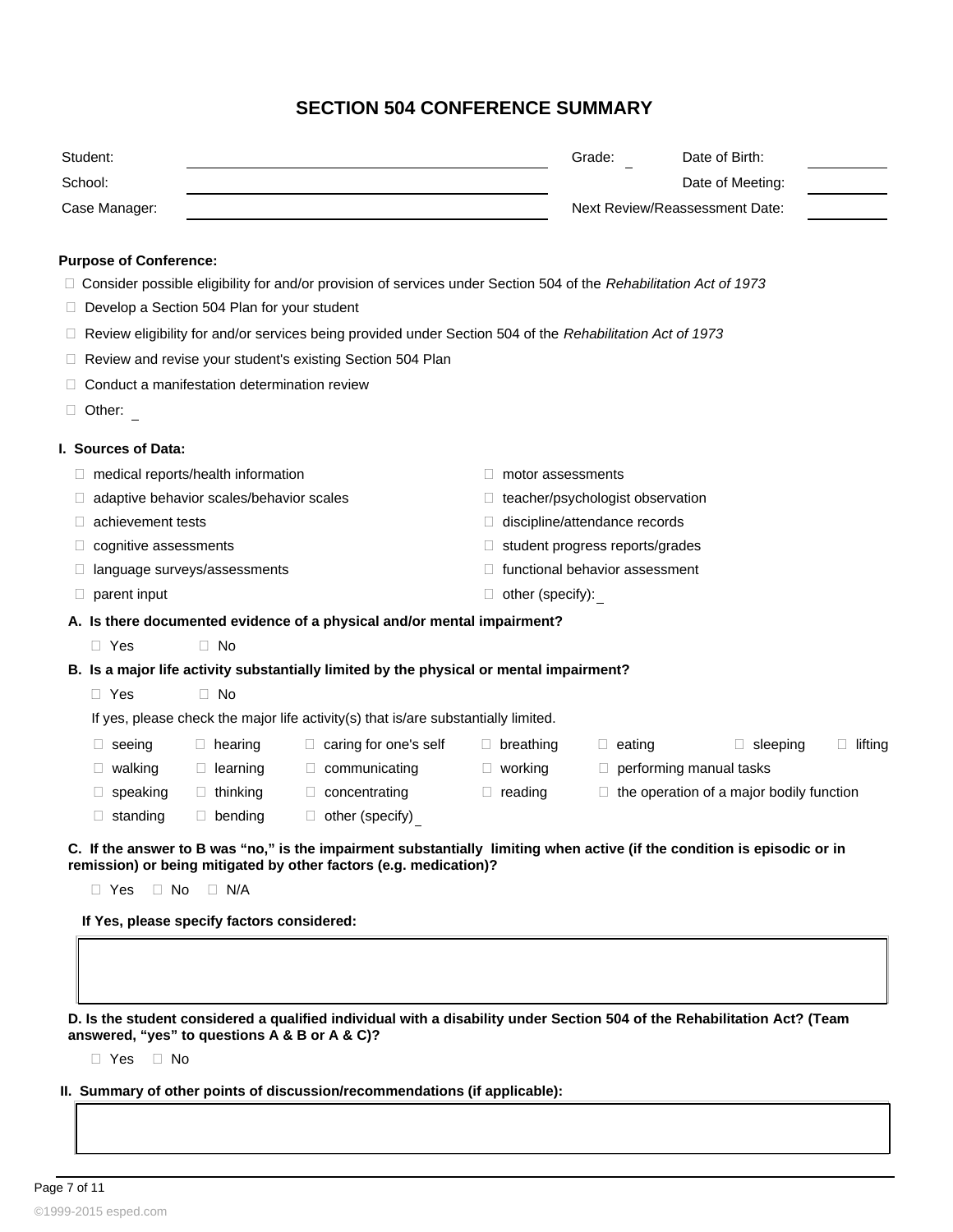# **SECTION 504 CONFERENCE SUMMARY**

| Student:      | Grade:<br>$\overline{\phantom{0}}$ | Date of Birth:   |  |
|---------------|------------------------------------|------------------|--|
| School:       |                                    | Date of Meeting: |  |
| Case Manager: | Next Review/Reassessment Date:     |                  |  |
|               |                                    |                  |  |

## **Participants:**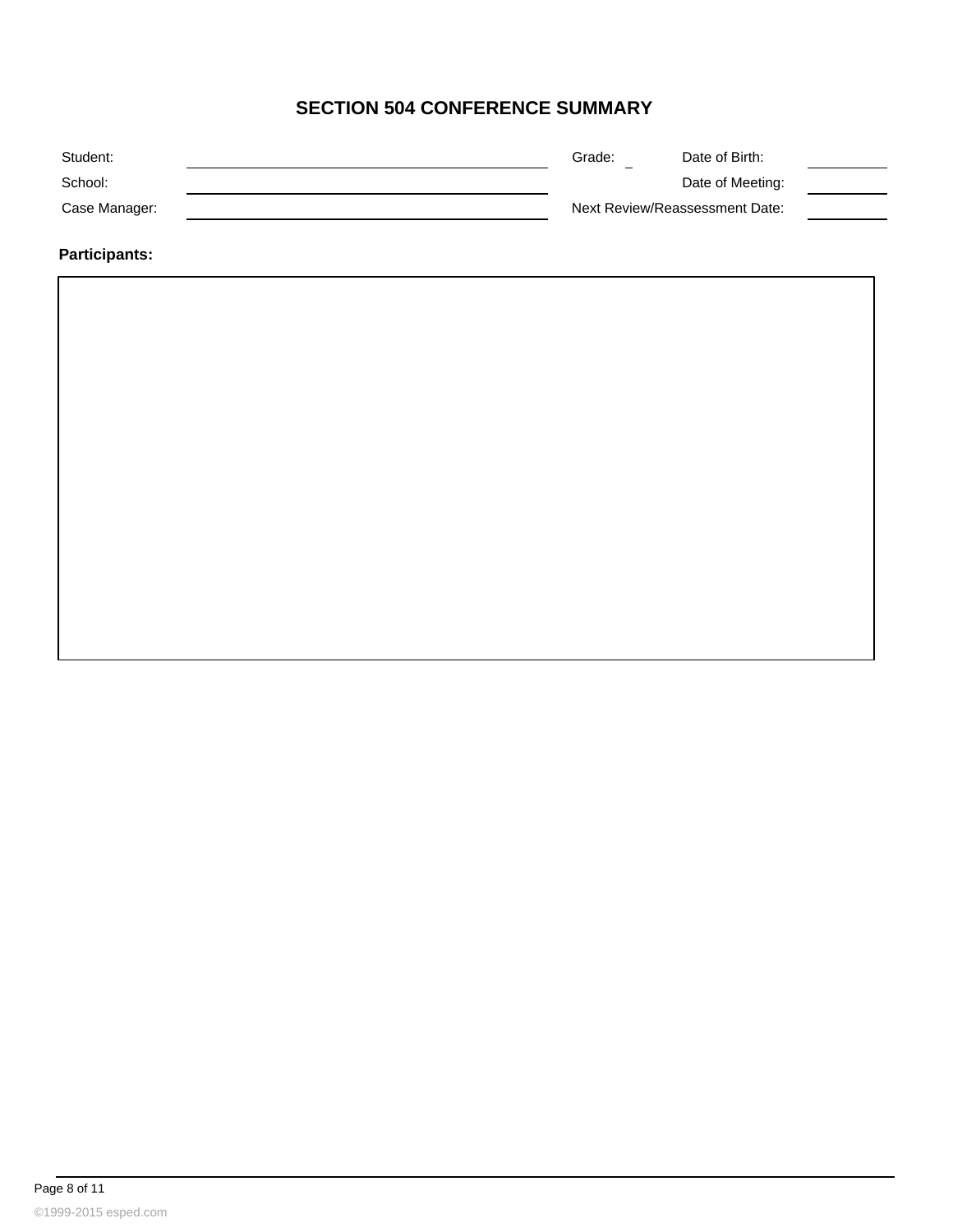# **Parent/Student Rights Section 504 of the Rehabilitation Act of 1973**

You have the right to:

1. Have your child take part in, and receive a free and appropriate education and receive benefits from public education programs without discrimination because of his/her disability;

2. Have the school district advise you of your rights and procedural safeguards under Section 504 in an understandable language;

3. Receive notice with respect to identification, evaluation, or placement of your child;

4. Have your child receive a free appropriate public education. This includes the right to be educated with nondisabled students to the maximum extent appropriate in the least restrictive environment. It also includes the right to have the school district make reasonable accommodations to allow your child an equal opportunity to participate in school-related activities;

5. Have your child educated in facilities and receive services comparable to those provided nondisabled students;

6. Have your child receive an individualized evaluation and receive appropriate educational services and/or accommodations in the least restrictive environment if s/he is found to be eligible under the Section 504 of the Rehabilitation Act;

7. Have evaluation, educational, and placement decisions made based upon a variety of information sources, and by person who know the student, the evaluation data, and placement options;

8. Have your child be given an equal opportunity to participate in nonacademic and extracurricular activities offered by the district;

9. Examine all relevant records relating to decisions regarding your child's identification evaluation, educational program and placement, obtain copies of educational records at a reasonable cost unless the fee would effectively deny you access to the records.

10. Receive a response from the school district to reasonable requests for explanations and interpretations of your child's records;

11. Request an amendment(s) of your child's educational records if you believe that they are inaccurate, misleading or otherwise in violation of the privacy or other rights of your child. If the school district refuses your request for amendment, it shall notify you within a reasonable time, and advise you of the right to a hearing consistent with the procedures in the Illinois School Student Records Act;

12. File a grievance under the District's Uniform Grievance Procedure with the district hearing officers;

13. Request an impartial due process hearing related to decisions or actions regarding your child's identification, evaluation, educational program or placement. You and the student may take part in the hearing and have an attorney represent you at your own expense. The impartial Hearing Officer will be selected by the district.

14. File a complaint with the Office for Civil Rights of the United States Department of Education alleging a violation of your rights under Section 504.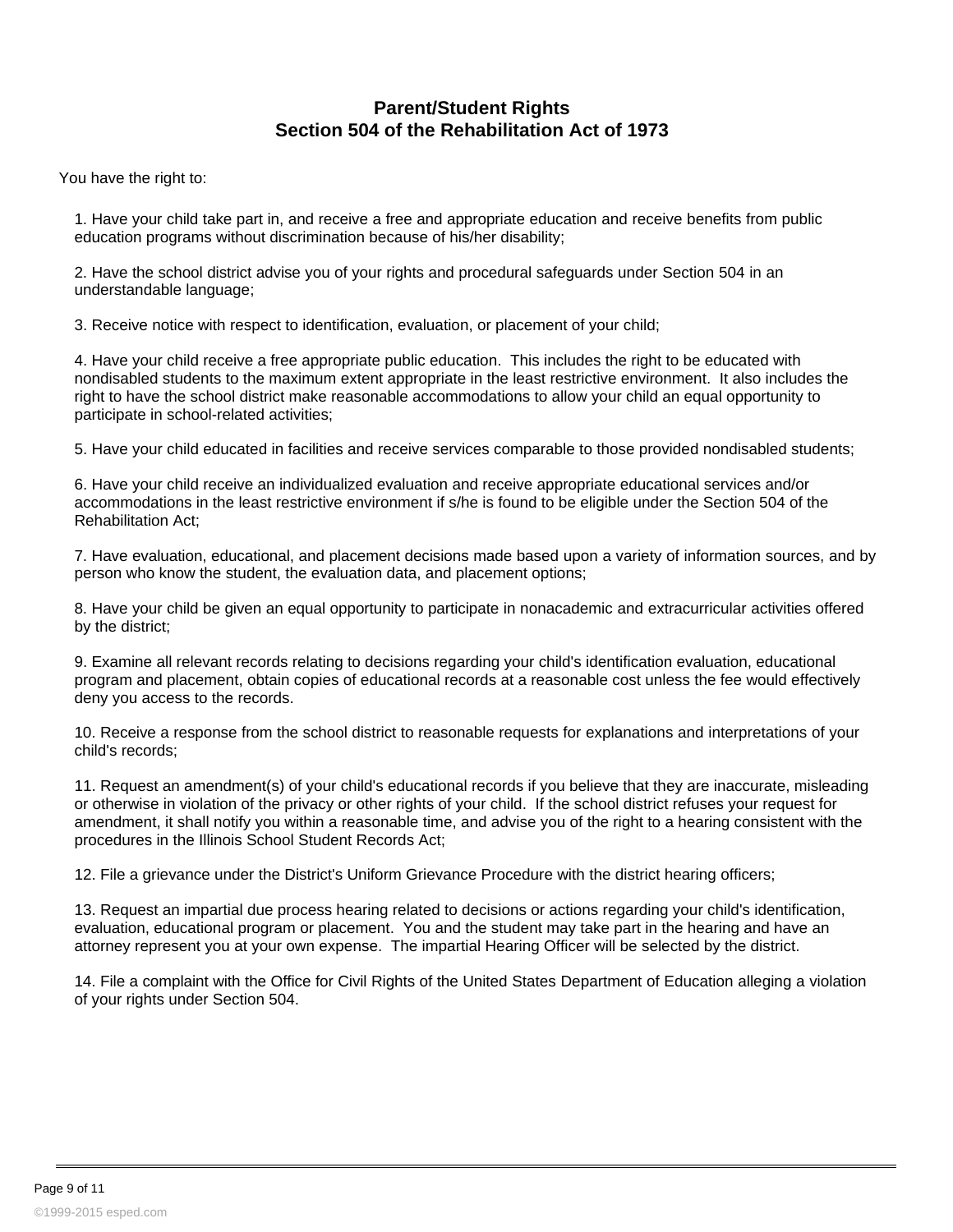### **Parent/Guardian Receipt of Section 504 Procedural Safeguards**

Dear

Section 504 of the Rehabilitation Act requires that school districts document that parents have been provided and understand the Parent/Student rights in Identification, Evaluation and Placement pursuant to Section 504 of the *Rehabilitation Act.*

The attached Parent/Student Rights is designed to provide an explanation of the important information regarding the safeguards to which the parent/guardian and child are entitled.

Please sign and date below that you are in receipt of your Parent/Student Rights.

Signature of Parent/Guardian Date